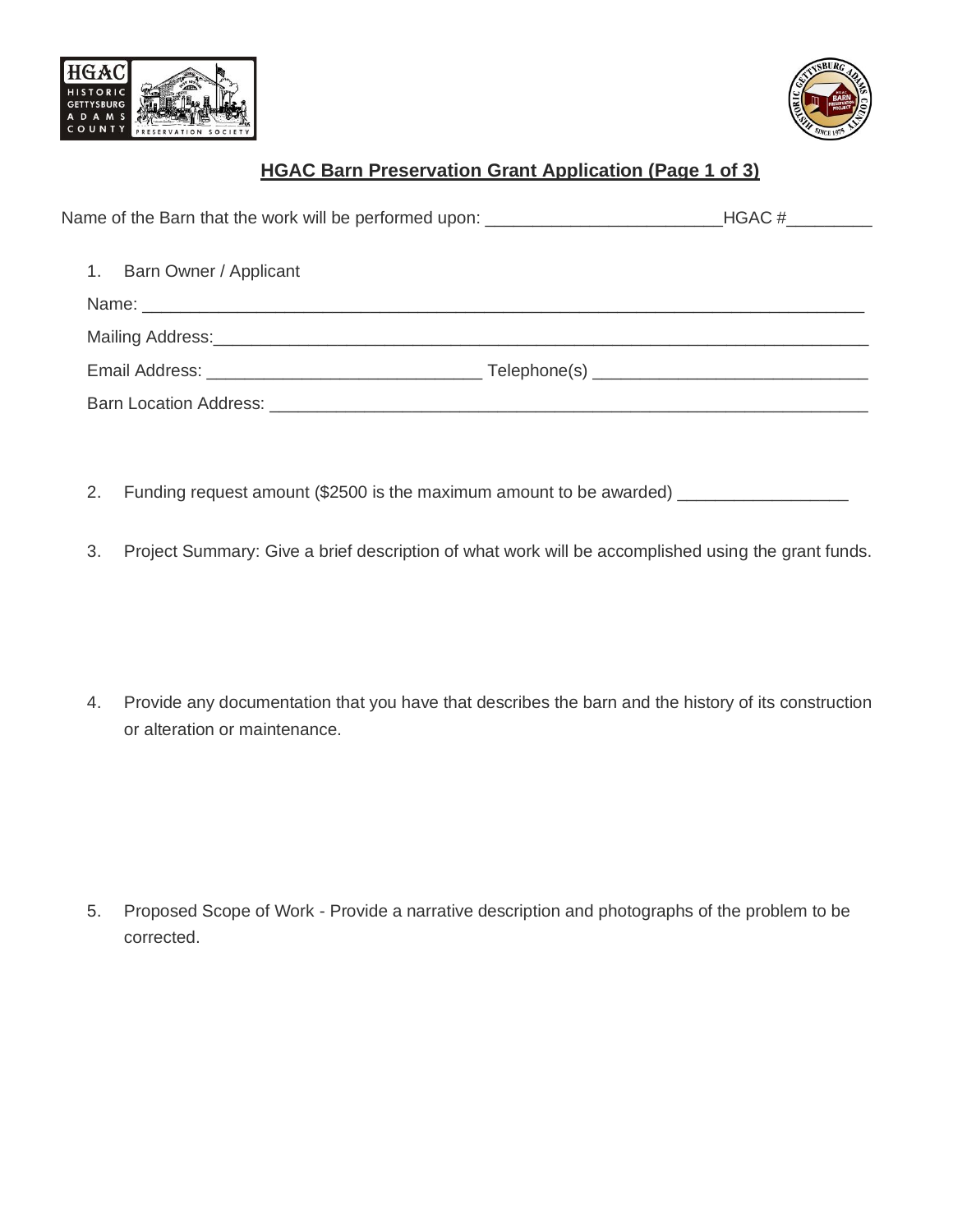



## **HGAC Barn Preservation Grant Application (Page 2 of 3)**

Name of the Barn that the work will be performed upon: The Manus of the Barn that the work will be performed upon:

6. Describe the timeframe of the proposed project and your readiness to proceed.

7. Project Budget and Matching Funds

What will be the total cost to complete this project? \_\_\_\_\_\_\_\_\_\_\_\_\_\_\_\_\_\_\_\_\_\_\_\_\_\_

 Provide a cost estimate for completing the work **including at least one estimate from a contractor**. A one-to-one match of the HGAC funds is required. Matching funds include your own cash, loans, other grants, and in-kind donations (value of donated labor, equipment, materials). Describe how the match will be provided. List sources and amounts of matching funds (both cash and in-kind).

8. Experience and Qualifications of contractor(s): Additional pages and references may be included with the attachments if there is not enough space here to provide an adequate description.

9. Describe any experience the owner has already had in making repairs and in maintaining the barn.